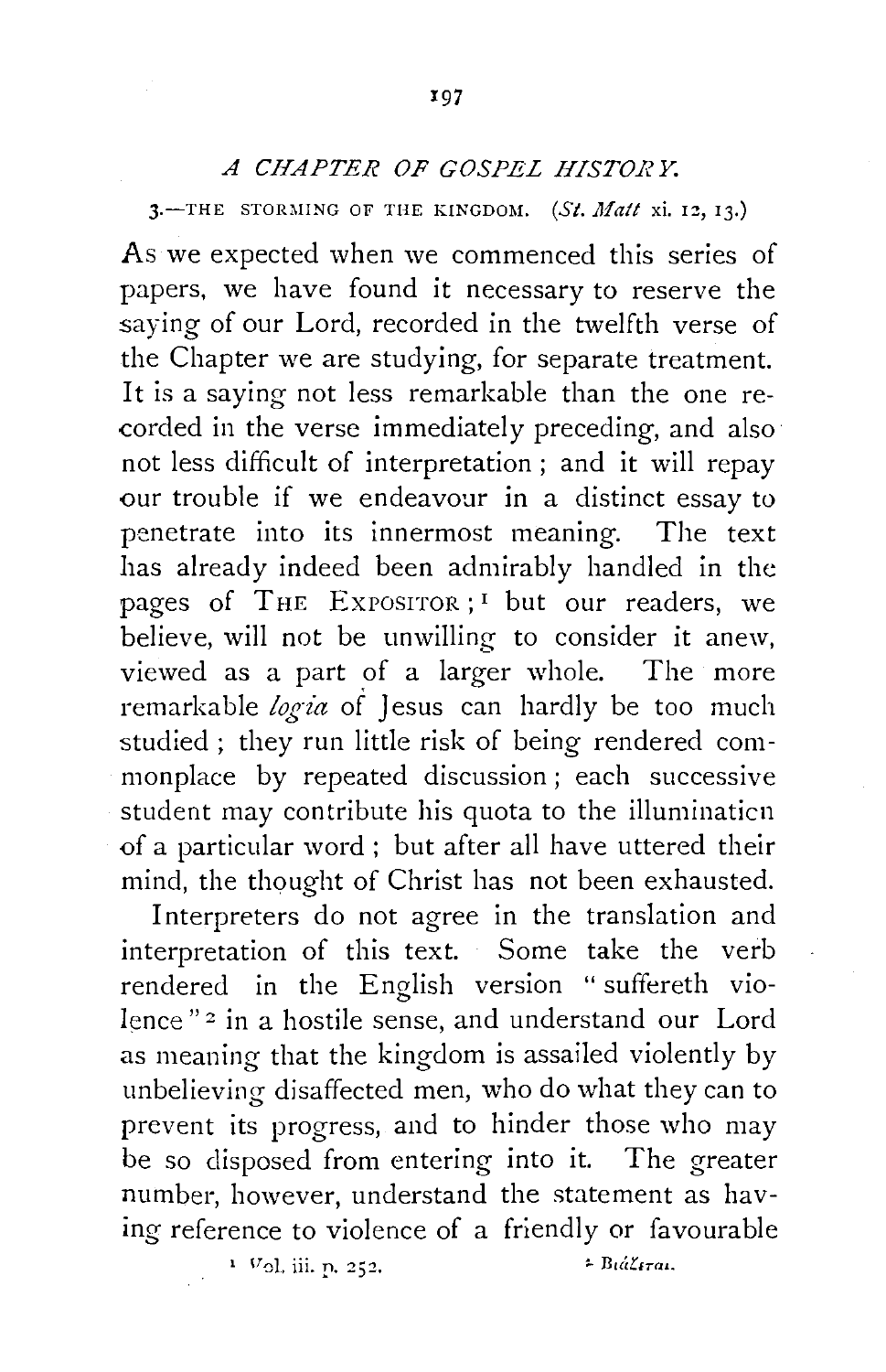description; and among such interpreters the only point in dispute is the precise shade of meaning to be assigned to the words which express the truth that in some way or other extraordinary force is manifested in connection with the work and progress of the kingdom. Some, as, *e. g.*, Bengel, take the verb *(f3uisETa£)* in a middle sense, as signifying to put forth force or energy, and the noun *(Biaoral)* as signifying men of energetic forceful character, and render, "The kingdom of heaven puts forth force, and men of force strongly lay hold upon it."<sup>1</sup> Others, such as Alford, take the verb in a passive sense, as implying that the kingdom is assaulted or stormed in a friendly sense by men determined by all means and at all hazards to get admission to the holy commonwealth, and render, "the kingdom of heaven is pressed into as by a storming party, and the stormers-eager ardent multitudes-seize on it." $2$  It is not necessary to decide peremptorily as between these two interpretations, though, for our own part, our preference on the whole is for the latter of the two, that adopted by Alford, and clearly enough implied in the English Version. The import-. ant matter here is not the verbal but the *real* interpretation, the facts which Jesus had in his mind when He uttered this striking word; and as to these the patrons of the two last-named interpretations are pretty much agreed.

In endeavouring to grasp the thought expressed in any particular passage of Scripture it is always a great help to know the relations in which the passage

 $\overline{\phantom{a}}$ 

<sup>&</sup>lt;sup>1</sup> *Vide* THE EXPOSITOR, vol. iii. p. 252. Bengel's comment on  $\beta t$ *ia*-<br> *z Vide* Alford *in loco*.  $\zeta$ <sub>erat</sub>, is " Sese vi quasi obtrudit."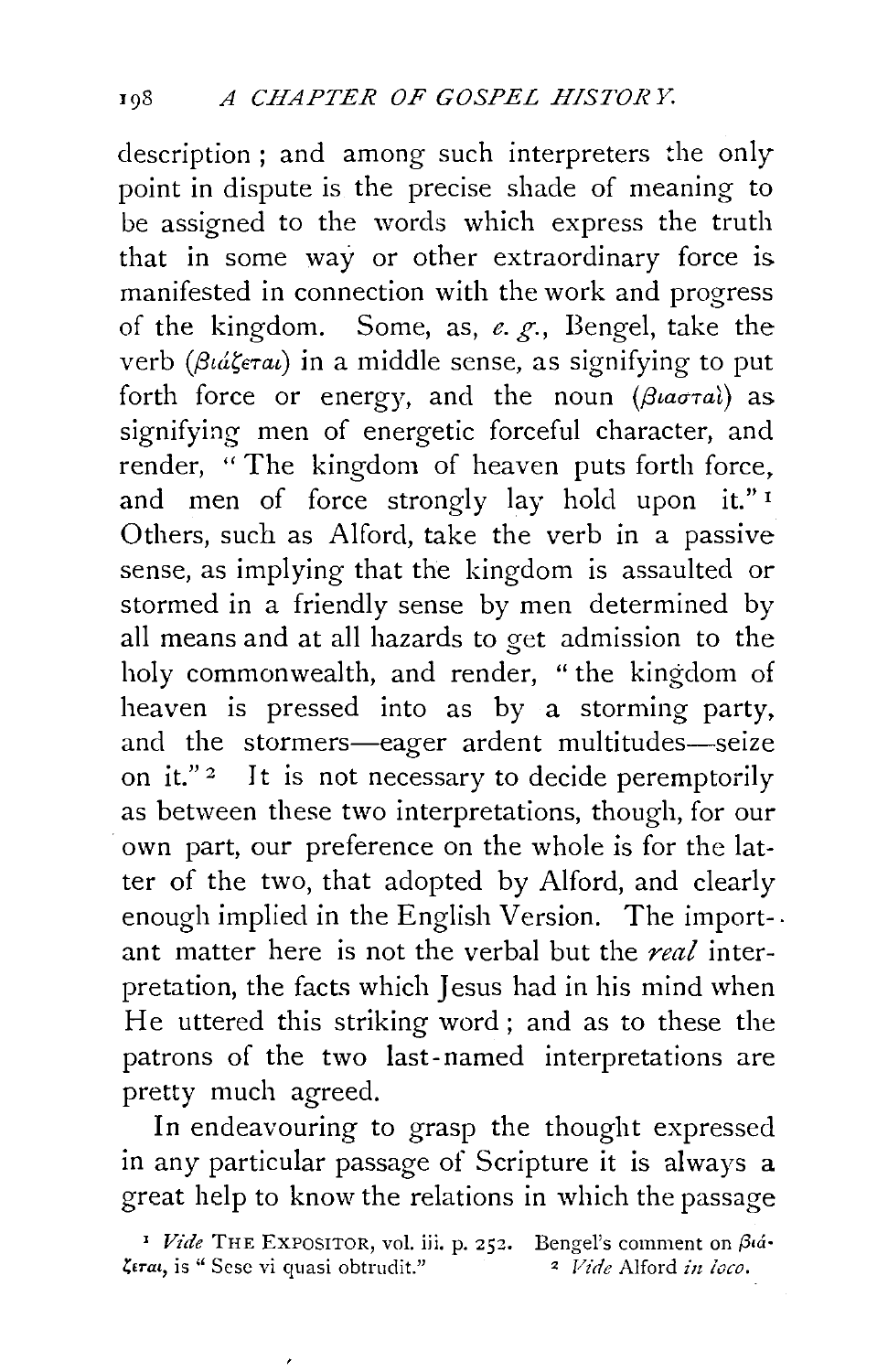stands. That help fails us here to a certain extent, for the connections of thought are not fully indicated. It is impossible to say whether the statement in *Verse* 12 is to be taken as related to the immediately preceding sentence, or to the original occasion of the whole discourse, the doubting message of the Baptist. In the one case this saying might be eulogistic of John, in the other defensive and apologetic in behalf of the Speaker. In favour of the former connection is *Verse* I4, which pronounces John to be the promised Elias ; perhaps also *Verse* I 3, in which it is stated that the law and the prophets *prophesied* until John, implying apparently that John did something more important than mere prophesying, viz., helped to produce or create the events which fulfilled the prophecies. In favour of the other connection is the manner in which our text is brought in. It is introduced as a new thought or theme, one of several deep reflections which were in Christ's mind in reference to the times in which He lived, and which He then took opportunity to utter; related to all the rest simply as one phase or feature of several which together constituted a lifelike picture of the age, and in common with all the rest having a bearing on the momentous question . virtually raised by John's message : Is the kingdom come ; yea or nay ? Perhaps the best way will be to regard the text as a statement of fact which serves at once to mark the peculiarity of John's position as the immediate forerunner of Christ—as one who had not merely prophesied or foretold, but produced the new movement-and at the same time to *explain*  John's doubt and by implication to vindicate the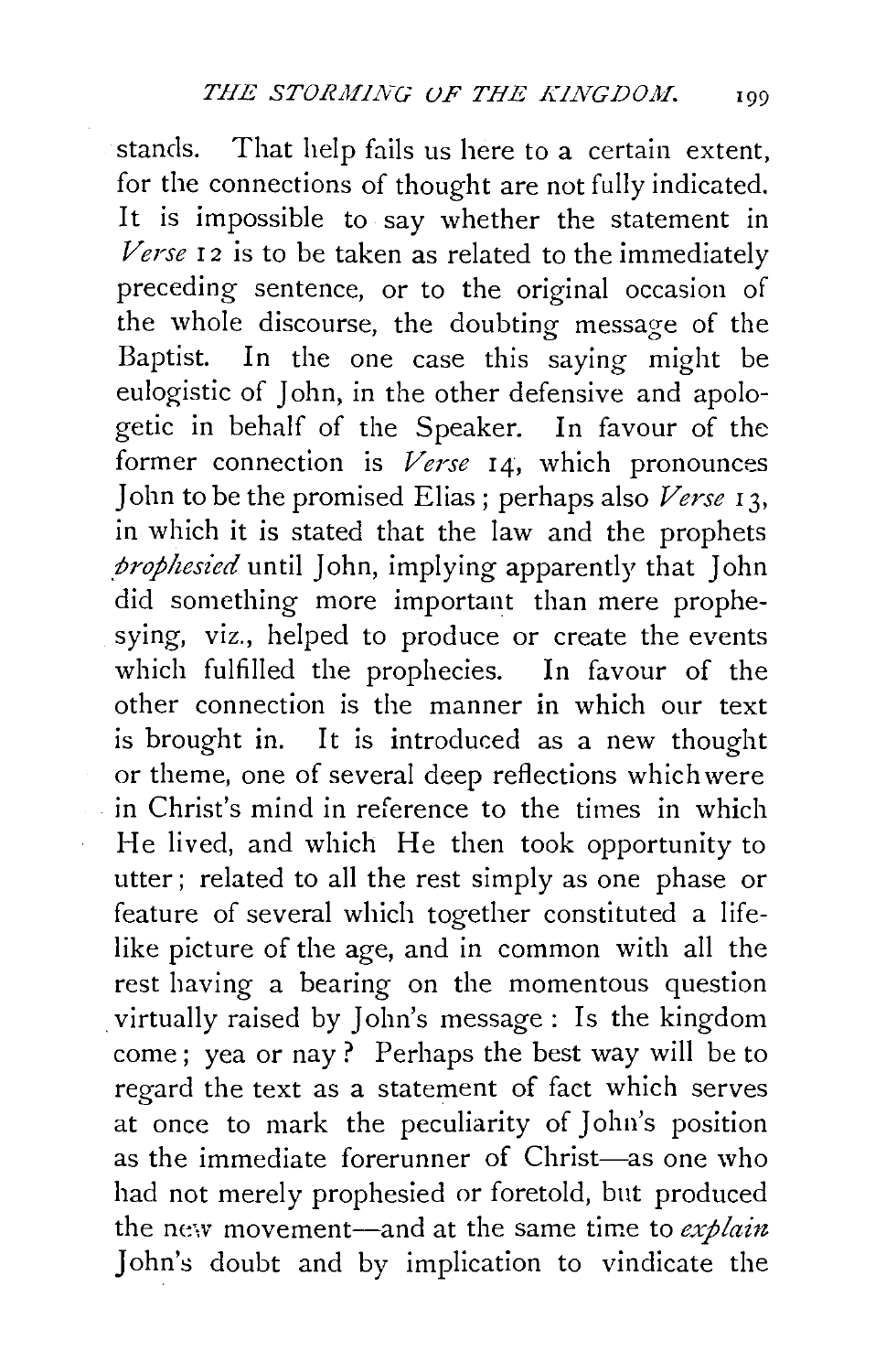Speaker. In the latter view the thought suggested by the statement now under consideration is this : John is great as one who has brought the kingdom to *birth*; but his limitation lies in this that he disowns his own child, and that just because of the vigour of the new creation. The kingdom is not only here, but here with violence, with revolutionary force and energy ; and lo, John sends to ask if I am Messiah, and if the kingdom be come: and the very thing which makes him doubt is just the emphasis with which the kingdom demonstrates its presence.

What we have here, then, to pass from verbal disputes and questions of contextual connection, is this : The characterization and the apology of a new, great, creative epoch-of a grand revolutionary movement exceptional in the earnestness of its agents, in the unconventional nature of its methods, in the kind of people who were connected with it; breaking with preconceived notions of the ideal which it professed to realize, exceeding and disappointing the hope of well-wishers and promoters. In employing words suggesting the idea of violence, Jesus, though certainly not intending to express personal disapproval, did mean to point at features of the new movement which made it an object of aversion, astonishment, or at least of doubt to others. From his point of view all the phenomena referred to were simply signs that the kingdom was coming in power ; but from the point of view occupied by opponents, or even by honest well-wishers, or quondam promoters like the Baptist, they were causes of offence, perplexity, disgust. It may be well to particularize some aspects of the work of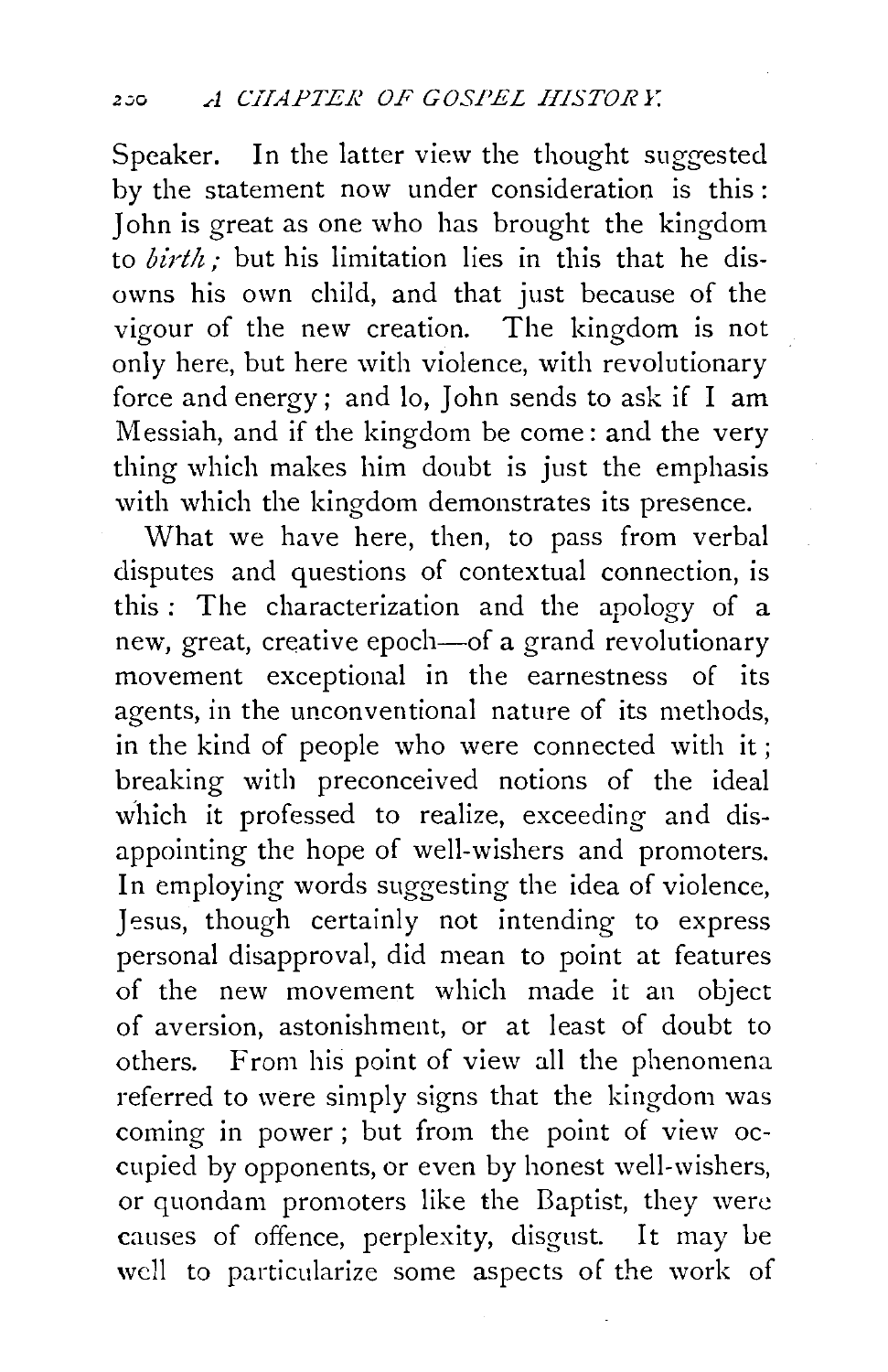the kingdom which would not unnaturally wear an aspect of violence to minds not able to regard them with Christ's eyes, though to Christ Himself they were the *bright and hopeful side of an evil time*.

1. We may mention first that which most readily occurs to one's thoughts, viz., *the passionate earn*estness with which men sought to get into the king*dom* heralded by John and preached by Jesus ; an earnestness not free from questionable elements, as few popular enthusiasms are-associated with misconceptions of the nature of the kingdom, and in many cases fervent rather than deep, therefore likely to prove transient-still a powerful, impressive, august movement of the human soul Godwards. That this was one of the phenomena present to Christ's thoughts when He spoke the word we are studying, we learn from the testimony of the third Evangelist, who, quoting the same word, gives it this turn: "The law and the prophets were until John; since that time the kingdom of God is preached, and every man presseth into it."<sup>1</sup> In his interesting work on the Gospel History, Reuss expresses the opinion that Luke has very well apprehended the sense of Christ's saying. He characterizes the expression *j3u:t;,Tat* as paradoxical, and even itself forced, and . suggests as a possibility that in translating Christ's words into Greek the narrators have not been felicitous in the choice of a phrase ; but at the same time he holds that in spite of the error of commentators, who, deceived by appearance. have found in the text a hostile violence, the sense cannot be

<sup>&</sup>lt;sup>1</sup> Luke xvi. 16. The words  $\pi$ ac eic avrip Bialerai can only mean every one (the multitudes) eagerly strives to get into the kingdom.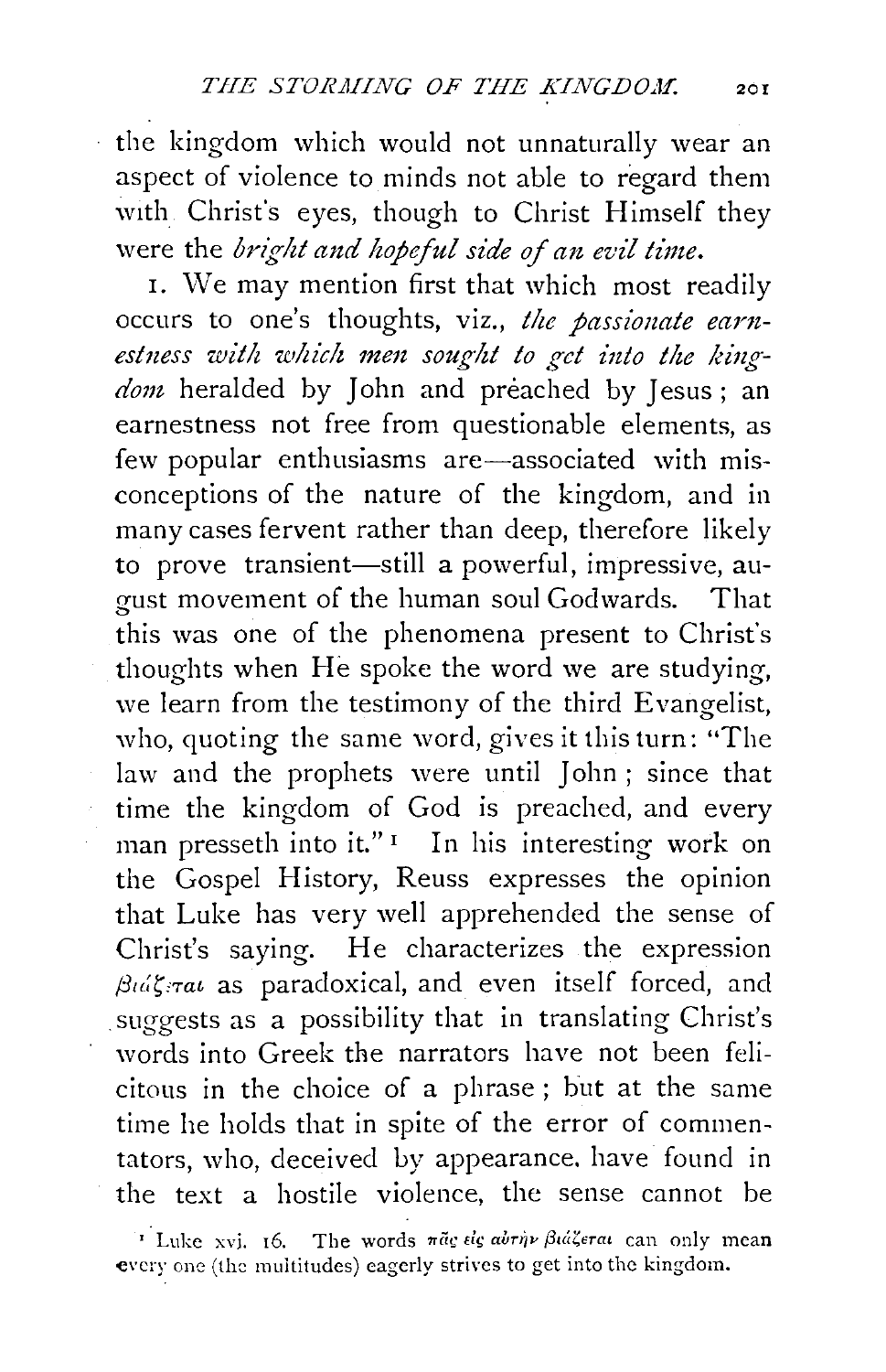doubtful. It is that since the time of *]* ohn one class of men have earnestly surrendered themselves to the happy impulse communicated to them, and pressed into the kingdom, and *as the gate is narrow*  they wear the air of men who wish to force it.<sup>1</sup> We are not inclined to agree with this distinguished theologian in thinking that the meaning put upon Christ's saying by himself, following the third Evangelist, exhausts its import, but we have no doubt that the thought above indicated exhibits one phase of the "violence," or volcanic revolutionary force, which had been exhibiting itself in connection with the kingdom of heaven. The nether forces of human nature, which ordinarily lie so deep and still that their existence is hardly suspected, had broken through to the surface, to the delight of *]* esus, who "rejoiced in spirit,"<sup>2</sup> at the sight, and was sad only because the phenomenon was so rare and so fleeting, but to the surprise and the disgust of men who dislike all manifestations of force in society that are not measured and rhythmical, and whose life is tame, commonplace, and devoid of great emotions. \Vhat strikes such men is not the noble general purpose of the movement, or the grandeur of an enthusiasm in which the heart of a people is worked up to the white heat. It is the "violence," the unmeasured unmusical character of the movement, the rude boisterousness of the spiritual gale that sweeps over society. No matter what the nature of the movement may be: be it "a sustained tempest of moral indignation " against the atrocities of "the

<sup>&</sup>lt;sup>1</sup> "Histoire Evangélique, Synopse des Trois Premières Evangiles"  $(1876)$ , p. 300.  $21.$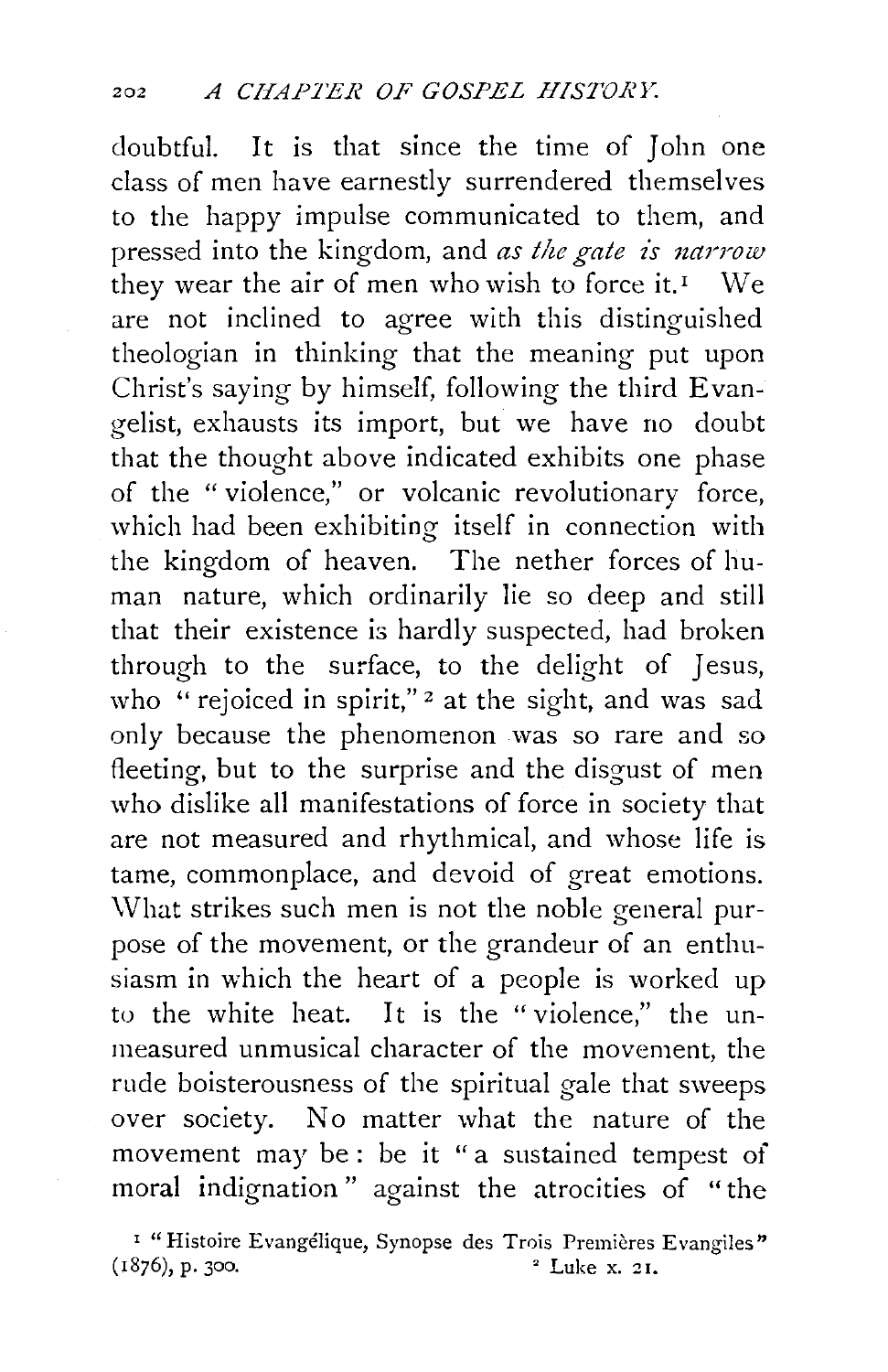unspeakable Turk," or a stirring of the popular mind in reference to religion, as in the Reformation of the sixteenth century or the Puritan revolt of the seventeenth, there are always many "wise and prudent" ones, accomplished, cautious, over-fastidious, or it may be only cold-hearted shallow-minded· men, to whom such volcanic outbursts are simply unmitigated offences. An American divine of the last century, speaking apologetically of the religious movements of his own time, remarks : " A great deal of noise and tumult, confusion and uproar, darkness mixed with light and evil with good, is always to be expected in the beginning of something very glorious in the state of things in human society or the Church of God. After nature has been shut up in a cold dead state, when the sun returns in the spring, there is, together with the increase of the light and heat of the sun, very tempestuous weather before all is settled, calm, and serene, and all nature rejoices in its bloom and beauty."<sup>1</sup> The "wise and prudent" ones see nothing but the objectionable elements, and fancy that they have a monopoly of the insight which discerns, and of the taste which dislikes these ; the fact being that others see them not less clearly and dislike them not less intensely, but have more of Christ's spirit of humanity and charity, and so keep the fastidiousness of wisdom and refinement within bounds. The late Frederick Robertson said: "My tastes are with the aristocrat, my principles with the mob." 2 In a similar spirit every Christian who

<sup>1</sup> Jonathan Edwards's Works, in Two Volumes. Vol. i. p. 372.<br><sup>2</sup> Life, by Stopford A. Brooke, Chap. x. It were to be wished that

many pondered and laid to heart the noble words of that truly Christian man which immediately follow those quoted in the text. " I know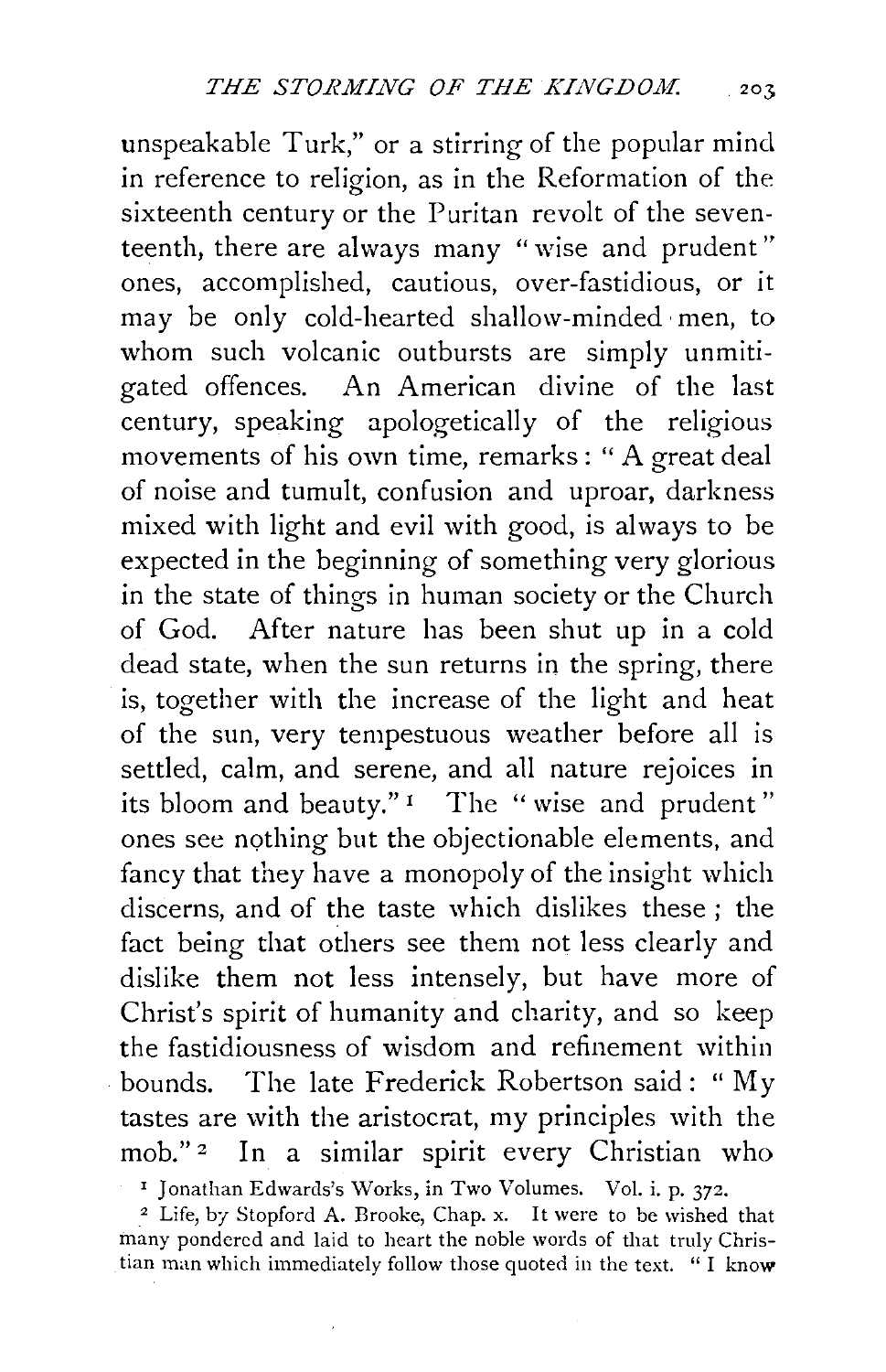combines with due measure charity and culture can say: In taste I am with the wise and prudent in their dislike of popular enthusiasms, but in heart and conscience I am with Christ in his benignant recognition of the good there may be in these mighty movements of the popular mind.

2. From the volcanic bursting forth of religious earnestness in the popular mind, we may naturally pass to speak of another respect in which the kingdom of heaven may be said to have suffered violence, viz., *the kind of people that had most prominently to do with it.* Publicans, sinners, harlots, the moral scum and refuse of society-such were the persons who, in greatest numbers, were pressing into the kingdom, to the astonishment and scandal of respectable, " righteous," religious, well-conducted, and self-respecting people. The kingdom of God was being made a regular cave of Adullam, whither every one that was in distress, or deep in debt morally, or discontented, resorted; the city of God was being taken possession of by "dogs," whose proper place was without-was, so to speak, being stormed by rude lawless bands, and taken from those who thought they had an exclusive right to it. What a violence, what a profanation ! The *fact* was undeniable. Christ made no attempt to deny it: sometimes He obtruded it on the notice of self-righteous opponents and fault-finders, as when, interpreting the parable of the Two Sons who were bid go into the vineyard,

how the recoil from vulgarity and mobocracy with thin-skinned overfastidious sensitiveness has stood in the way of my doing the good I might do. My own sympathies and principles in this matter are in constant antagonism, and until these can be harmonized true Christianity is impracticable."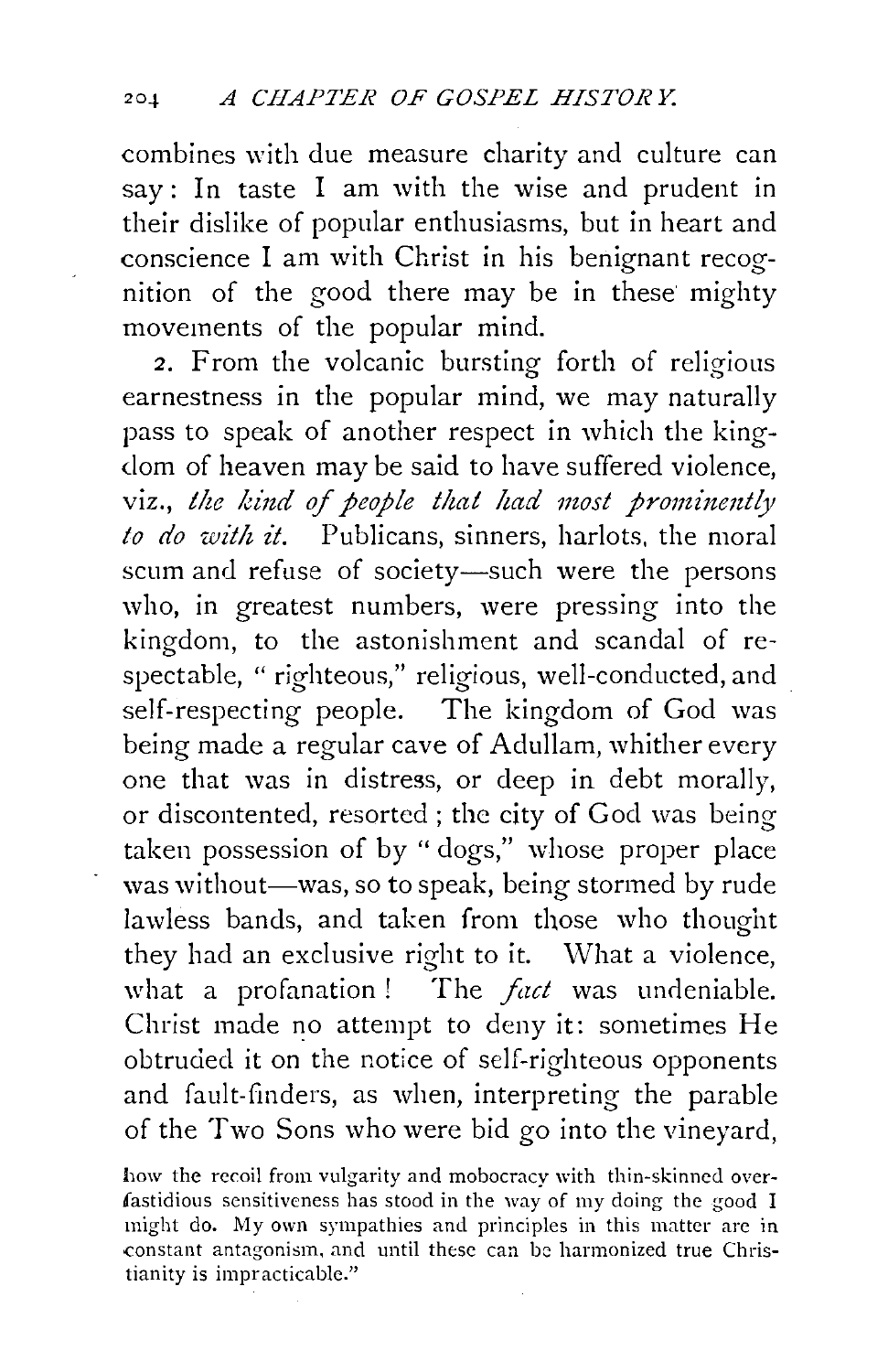He said, "Verily I say unto you, That the publicans and the harlots go into the kingdom of God before you. For John came unto you in the way of righteousness, and ye believed him not: but the publicans and the harlots believed him : and ye, when ye had seen it, repented not afterward, that ye might believe him."<sup>r</sup> That Jesus had this remarkable phenomenon in view when He spoke the saying in the passage now under consideration is intrinsically likely, and is virtually testified by Luke in the parallel passage of his Gospel, where, whether reporting Christ's words or giving his own comments we leave undetermined, he says, "And all the people that heard (him. John or Jesus ?), and the publicans, justified God, being baptized with the baptism of John. But the Pharisees and lawyers rejected the counsel of God against themselves (frustrated that counsel so far as it concerned themselves <sup>2</sup>), being not baptized of him."3 The meaning of the words is plain enough. It was God's plan that the people of Israel should by John's. preaching and baptism of repentance be prepared for receiving as a boon the grace of the Messianic kingdom. The publicans and others, by repenting and being baptized, justified God, declared his plan or counsel to be good and wise, in the best and most emphatic manner, viz., by practically acting in accordance with it. The Pharisees, on the other hand, by holding aloof from John's ministry and baptism, and assuming the attitude of critics or judges, in effect despised and made void God's plan, virtually pronounced it neither based on truth nor wise, say-

<sup>1</sup> Matt. xxi. 31, 32.  $^2$  The words are  $\epsilon \ell_S$  *iavrovs*.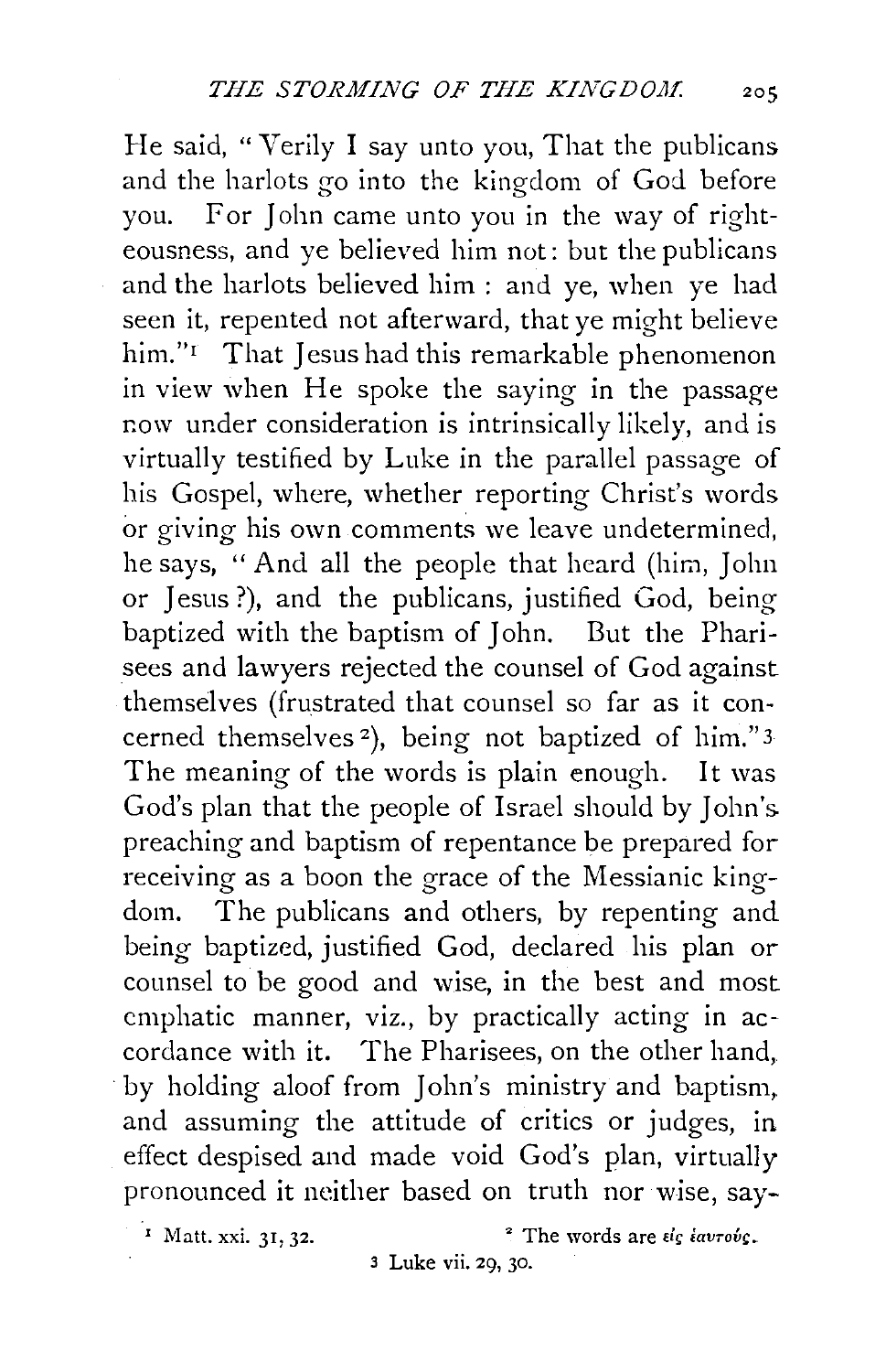ing by their conduct, We do not need to repent; therefore such a ministry of repentance, so far as we are concerned, is not a suitable preparation for the citizenship of the Messianic kingdom.

Now, the passage just quoted and explained is substituted in Luke's Gospel for the text in Matthew's Gospel which forms the subject of our present study. May we not fairly infer from this that the saying in that text was understood in the Apostolic Church to refer to the fact stated by the third Evangelist, viz., that the low, socially and morally, responded to John's call, and so qualified themselves for admission to the kingdom and for membership in the society of Jesus, while the high in the social and the moral scale by their pride kept themselves out ?

The fact, then, was undeniable, was admitted by Christ, is admitted in the text before us—the low were pressing in and the high were kept out. What an offensive fact it must have been. Why, it was a revolution, - society turned upside down, the last first, the first last, publicans and harlots admitted within, respectable righteous people left out ; as great an overturn in principle, if not in extent, as when in France, in the eighteenth century, bishops, aristocrats, princes, and kings were sent adrift, and sansculottism reigned triumphant, believing itself to be in possession of a veritable kingdom of God. \Vhat wonder if wise and prudent ones looked on in wistful doubting mood, and sanctimonious men held up their hands in pious horror, and exclaimed, Call you this a kingdom of God? Blasphemy! It is a kingdom of Satan rather; it is a bad man casting out devils through the prince of the devils ;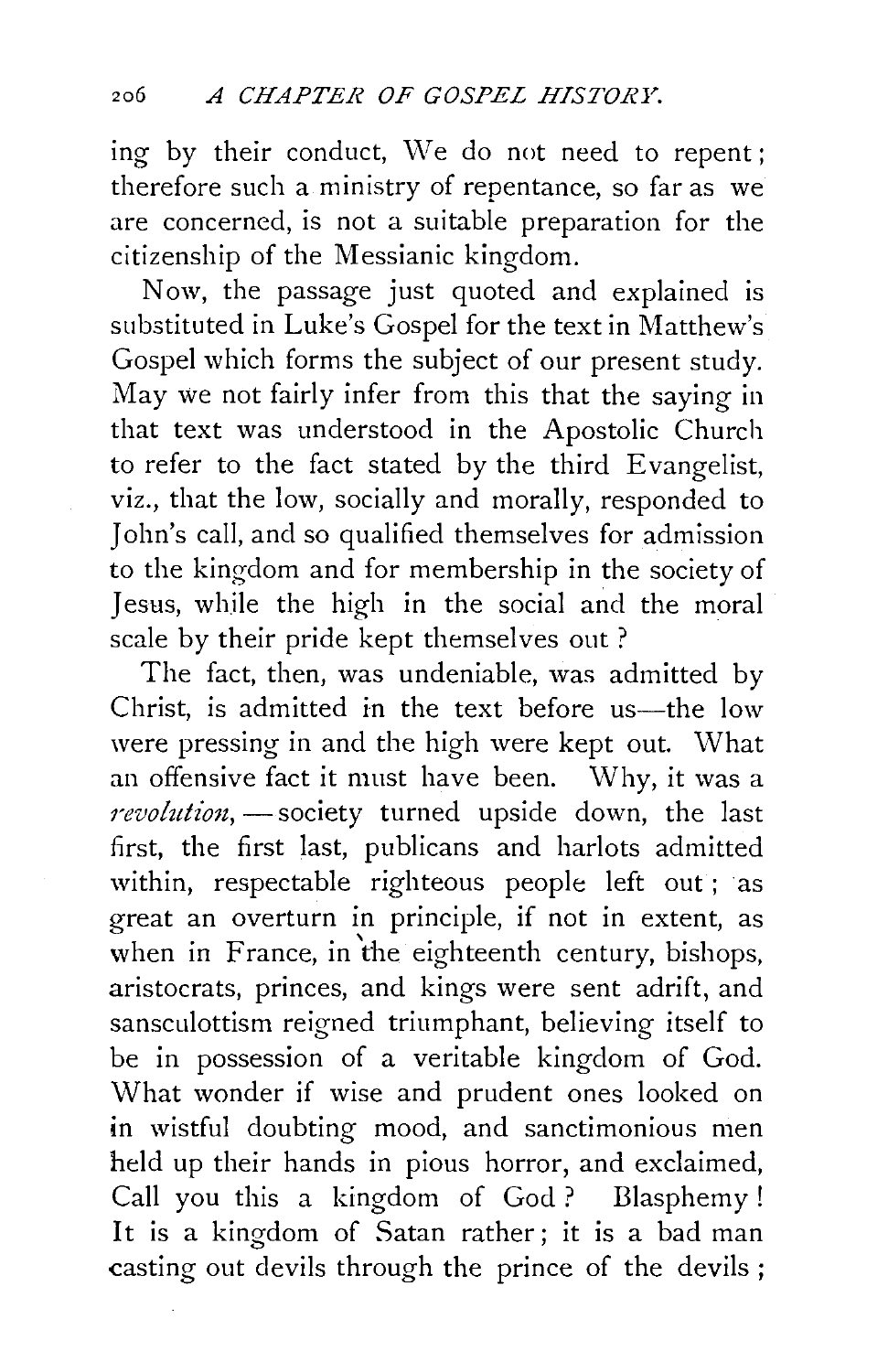it is a society of profligates, headed by a glutton and winebibber, impiously calling itself by a venerated name. An utterly false view, we now know, but having just so much foundation as to be at the time plausible and natural. The members of Christ's society, after they joined his company, were, like Himself, pure and holy; but they had been bad enough, some of them. It might be said of them, as Paul said of the Corinthian Church, "Such *were*  some of you, but ye are washed;" and it is so difficult, in judging individuals and communities, to give due heed to the tense, and so to avoid the error of condemning the "washed " as though they were still unwashed. This is the penalty which the kingc!om of God had to pay for its magnanimous and heroic indifference to men's antecedents, moral or social, for pursuing the policy · acted on by the founders of ancient Rome, when they threw wide open the gates to all comers, and made all welcome -thieves, robbers, murderers-on the sole condition of submitting to the laws of the city after they had entered within its walls. It was a policy worthy of a kingdom destined to world-historical celebrity and to world-wide dominion ; but it involved the temporary drawback of exposing it to serious misunderstanding, and making it appear as if founded on violence done, not merely to social proprieties and conventional class distinctions, but even to the eternal distinctions of right and wrong.

3· In a third respect the kingdom of God may be said to have suffered violence at its starting. As it actually shewed itself in connection with the work of Christ, it differed widely from, did violence we may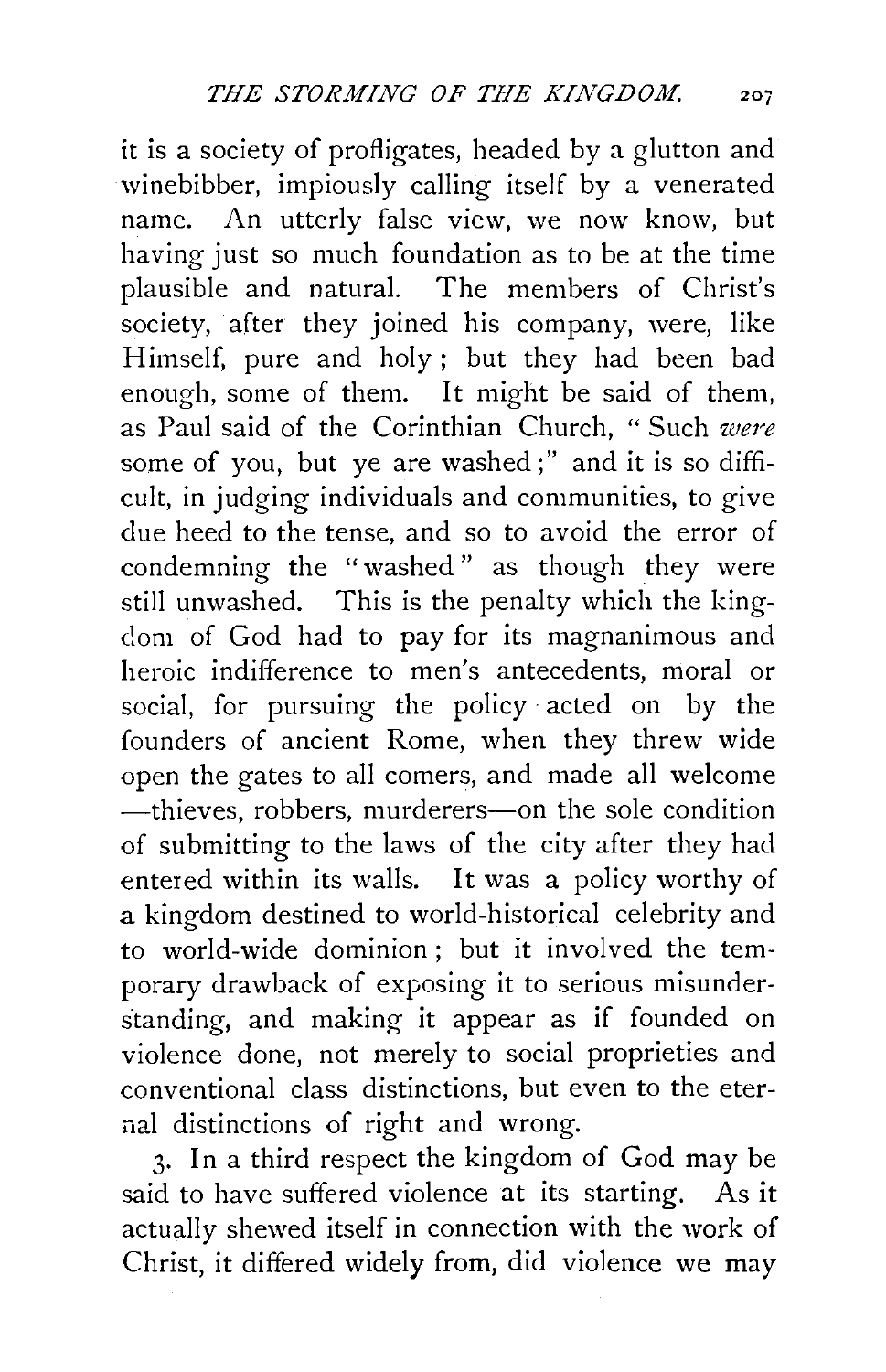say to, *preconceived notions of what it would be.* The kingdom even of prophetic ideals, still more the kingdom of contemporary Jewish expectation, suffered violence at the hands of the actual historical phenomenon. From this very cause arose John's doubt : he could not find himself at home in this kingdom of the actual appearance, his ideal and it were so far from corresponding. We may even say that not a few of those who ac'tually entered the kingdom, in so far as they understood its true character, had to do violence to their own prejudices before they took the step. Such an experience, indeed, is supposed by some writers on the Gospel history to be the very thing alluded to by Christ in the saying before us. In a recent work by a French author<sup>1</sup> on the Messianic beliefs prevalent in Christ's time, we find the following version of our text : "Since the days of John, the great forerunner, whosoever, using violence, is able to divest himself of the ancient ideas [of the kingdom], may enter into the kingdom." This is an ingenious, but we are not sure that it is a correct interpretation, viewed as presenting the principal thought intended. But while we say this, of one thing we have no doubt, viz., that such a conflict with preconceived notions was one of the experiences through which men passed in those days, one of the spiritual phenomena of the time. There were conversions, not unaccompanied with inward pain, not merely from *sin* to righteousness, but from ideal mistaken to rectified notions of the kingdom of God,—from political dreams, noble, but

<sup>1</sup> Colani. "Jésus Christ et les Croyances Messianiques de son Temps," p. 95·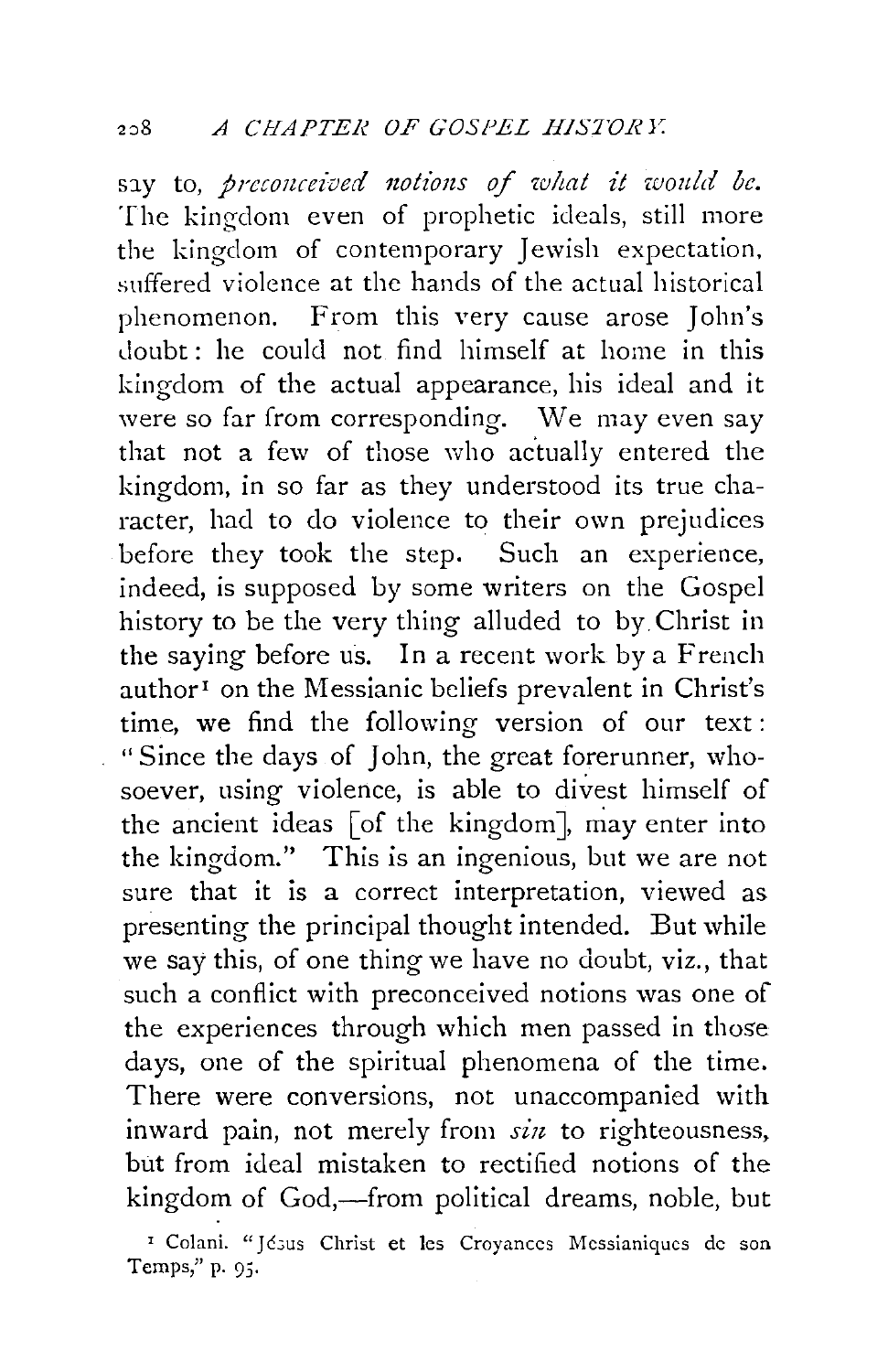destined never to be fulfilled, to spiritual realities. We do not imagine that conversions of the latter sort were generally sudden, but slow and gradual rather, coming like the dawn of day, as time went on and events threw light on Christ's deep, suggestive, but often mystic utterances. But as a broad fact, it was undoubtedly true that the difference between the kingdom as it actually shewed itself in Jesus and his followers and the kingdom of expectation was so marked as to strike, not merely John, but, more or less, all spectators with surprise. What the disciples saw in the shape of a kingdom of heaven was, in more senses than one, what prophets and kings of olden time had not seen. The prophets of Israel had their glowing, bright, inspiring visions of an ideal kingdom ; witness that one in the sixtieth chapter of Isaiah, which, if we recollect right, Robert Burns, the Scottish poet, said he never could read without tears : and no wonder. And the germs of the true conception of the kingdom, as *spiritual* and *universal*, are in their visions, whatever critics may say to the contrary.<sup>1</sup> Never-

r Reuss asserts that the prophets, while speaking sometimes of the conversion of the Gentiles, never say that that conversion implies the establishment of another law and of another worship than that which alone was legitimate in their time. It was always, he holds, the sanctuary of Zion that was to be the centre of the nations ; it was always offerings to be deposited upon the Levitical altar. ("Theologie Chrétienne," i. 179.) It was oftenest so, but not always ; witness Malachi i. 10, 11, which, according to the right rendering, runs thus: "O that some one would shut the temple doors, that ye may no more kindle in vain a fire upon mine altar.  $\dot{I}$  have no pleasure in you, saith the Lord of hosts, neither will I accept an offering at your hand. For from the rising of the sun even unto the going down of the same my name shall be great among the Gentiles ; and in *every place* incense shall be offered unto my name, and a pure offering : for my name shall be great among the heathen, saith the Lord of hosts."

VOL.  $V.$   $I_5$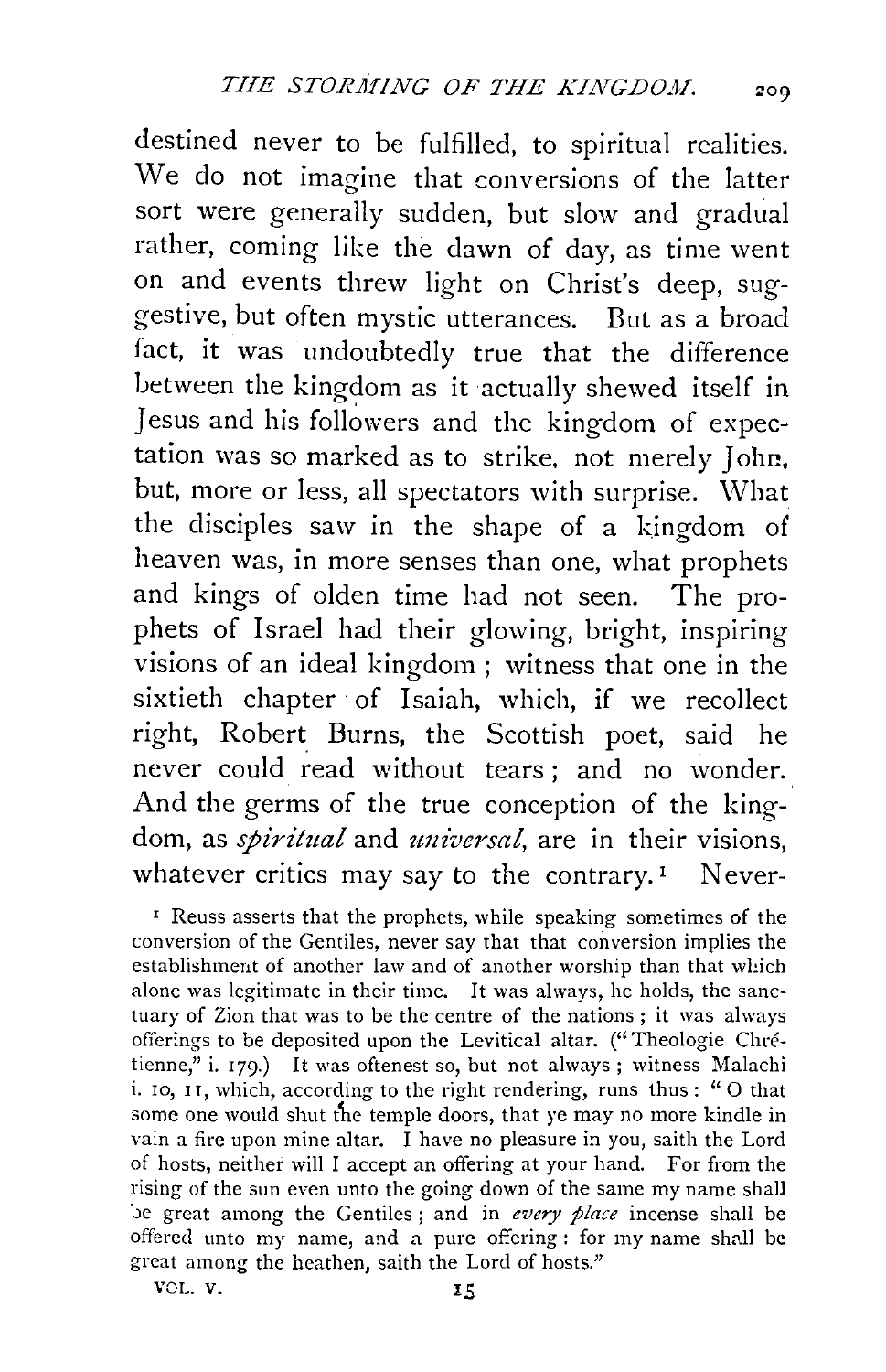theless, we may say truly that it had not entered into the heart of Hebrew prophets to conceive the true kingdom with such exactitude of outline, that had they been confronted with the historical realization, they would not have hesitated a moment to identify their ideal with the reality. This is saying no more of the more ancient prophets than we know to have been true of John, the last in the series, though he stood on the very threshold of the realization. It is a general law that those who merely prophesy of things to come in the distant future see not the things with the same distinctness as those who stand near them. They see that land is yonder in the distance, with a blue haze resting upon it, but they see not clearly the actual features of the land. The Omniscient alone possesses the faculty of seeing dearly through all time. Distance creates for the prophetic eye dimness; it also lends enchantment, which reality dispels; and hence that doubt of John. Alas l how sadly disenchanting is the reality sometimes ; how wide the disparity between the historical event and the visions of men whom we may without offence call the uninspired prophets of their age. Think, *e. g.,* of Rousseau and Lessing, those illuminist prophets of the eighteenth century. How different their visions of a better age to come from the age which did come, the age of the French Revolution l The former contemplated, as the *beau. ideal*, a state of things in which an enlightened public should regard all particular religions as all alike useful, though none of them true, believing none, tolerating all; and he represents the Savoyard priest whom he employs in his *Enzile* to expound the re-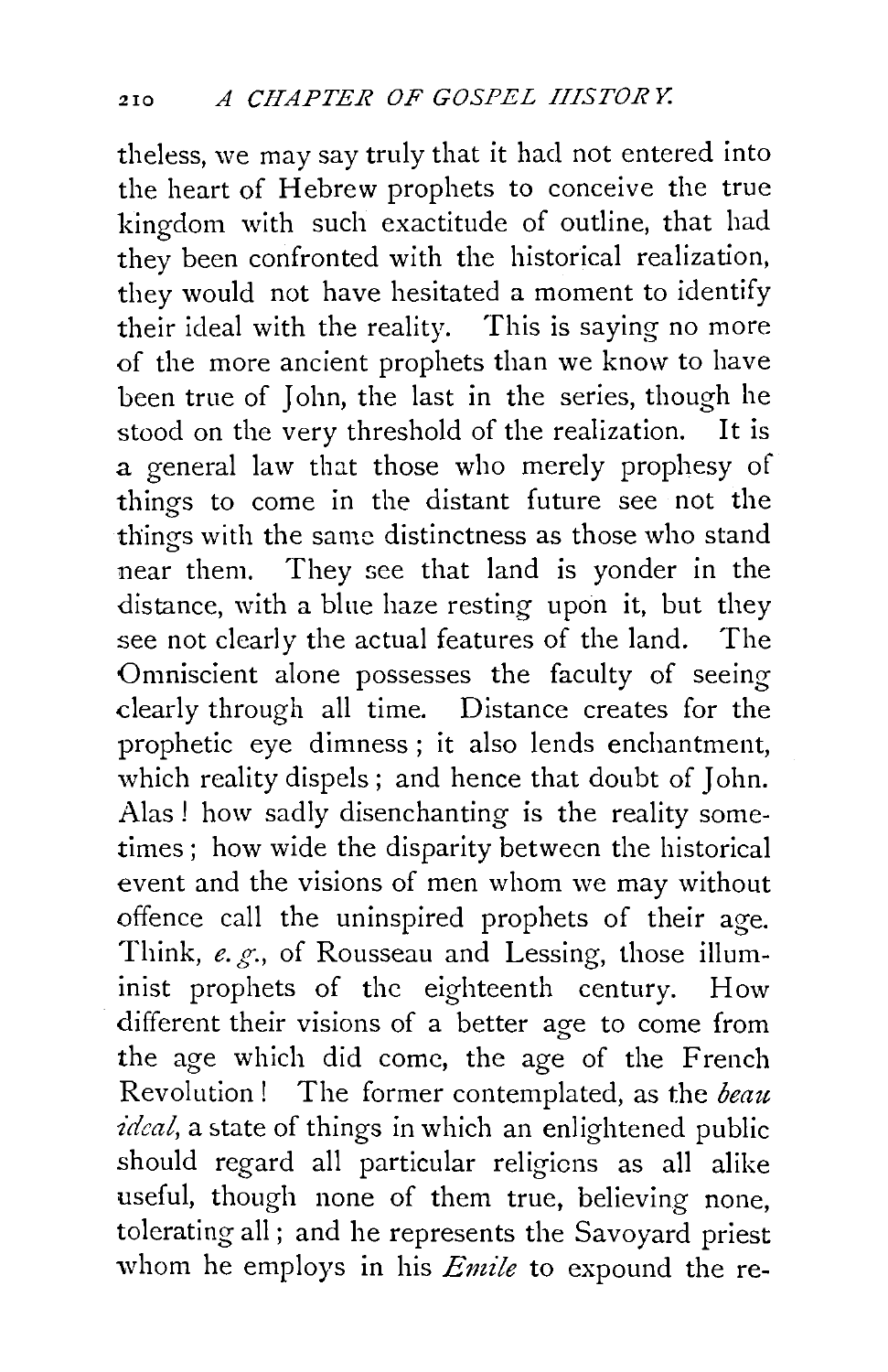1igion of Deism as saying: " I regard all the particular religions as so many salutary institutions, which prescribe in every country a uniform manner of honouring God by a public worship, and which may all have their justification in the government, in the genius of the people, or in some other local cause which renders the one preferable to the other, according to the times and places. I believe them all good when one serves God therein sincerely." Rousseau believed that the age of revolutions was approaching, and prophesied of its coming with passionate earnestness, fully expecting that when it came it would bring a veritable kingdom of God; and his idea of the coming kingdom included, as one of its features, the prevalence of such a genial all-tolerating .charity as that which he ascribed to the free-thinking Romish *cure.* He thought that the Song of the Angels would be fulfilled, $-$ " Glory to God in the highest, on earth peace, and good will among men." Alas ! how little did he dream that the age of revolutions, when it came, would bring, not peace, but .a sword, setting a man at variance against his father, and the daughter against her mother, and smiting to the ground all existing institutions, all time-honoured "realized ideals." Not less pathetic is it to compare the oracles of the prophet Lessing with the fulfilment they received at the close of the eighteenth century. His ideal of the kingdom of God was the same as Rousseau's, and he foretold its .advent with the same burning eloquence of intense conviction. " It will come," he exclaims at the close of his little book, "The Education of the Human Race," "it will come, it will certainly come, the time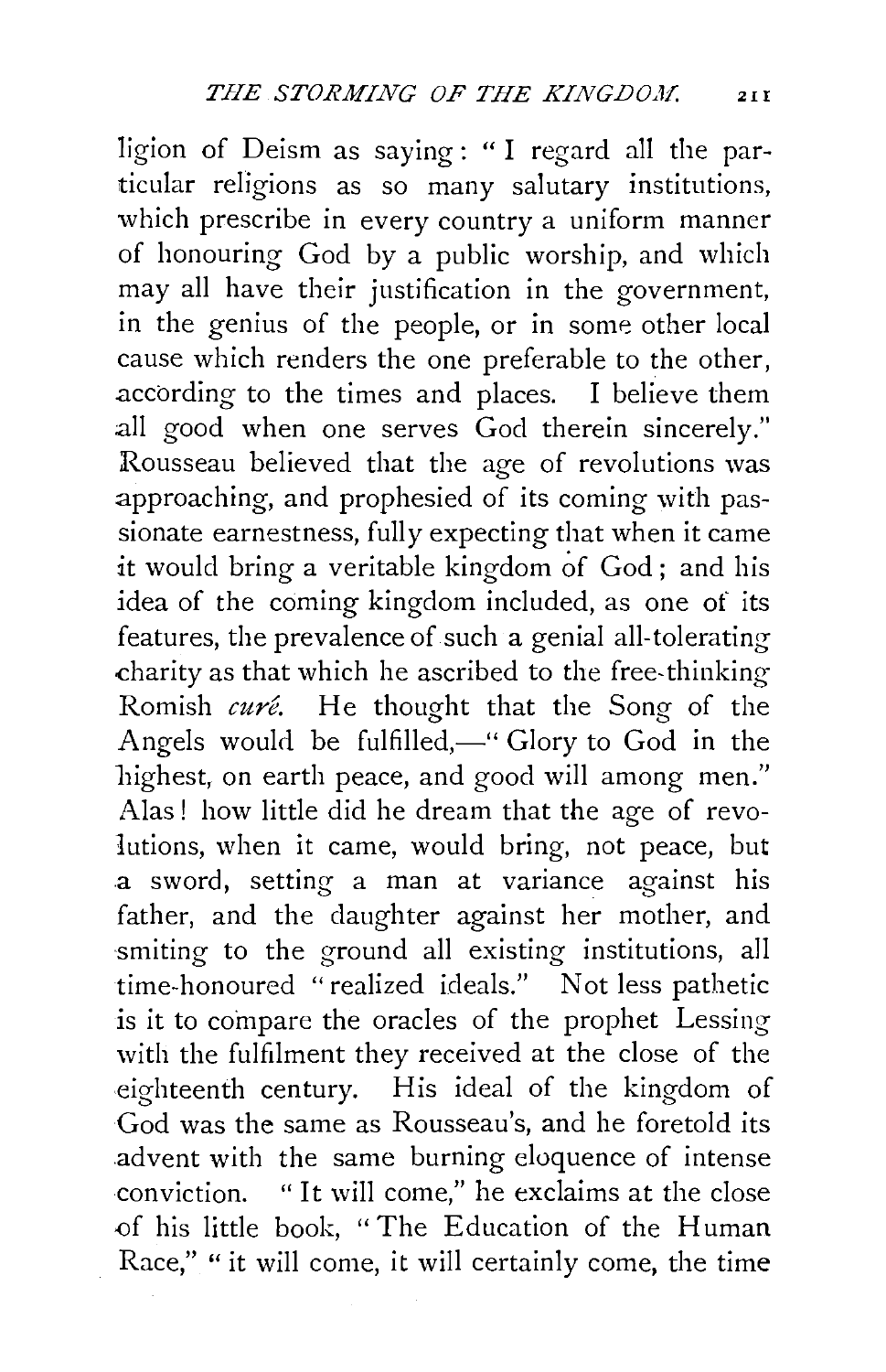of perfection, when man, more sure than ever of a better future, will not need this hope as a motive to virtue, but will do the good because it is good, not because the doing of it has attached to itself certain arbitrary rewards. It will certainly come, the time of a new everlasting gospel, which is promised in those very elementary books of the new covenant."<sup>1</sup> How pathetic to hear earnest gifted men thus prophesying until I *789* of the everlasting Gospel of Reason, and then to think how the beautiful evening twilight of Illuminism darkened into the night of the general overturn, and for the kingdom of heaven came sansculottism, Robespierre, and the guillotine. What would the prophets have thought of the fulfilment of their prophecies ?

4· We can do no more than allude to a fourth respect in which the kingdom of heaven may be said to have suffered violence, viz., *in so far as its coming* was promoted by the use of irregular methods and *agencies*. In this respect John and Jesus were themselves stormers, though in different ways, to the scandalizing of a custom-ridden generation. John's. baptism was an innovation, and, as such, an annoyance and a perplexity to the Pharisees, who knew not what to make of it, feeling it equally inconvenient to approve or condemn it. John's way of life, which, like his baptism, was a sort of symbolic

<sup>1</sup> "Die Erziehung des Menschengeschlechts," §§ 85, 86. Lessingregarded revelation as a means of making known to man, more easily and sooner, truths of reason which he could, and ultimately would, have discovered for himself. The Old and New Testaments he looked on as the first and second elementary lesson-books by which the child ~the human race-was being trained for the era of the everlasting Gospel of Reason, when the lesson-books could be dispensed with altogether.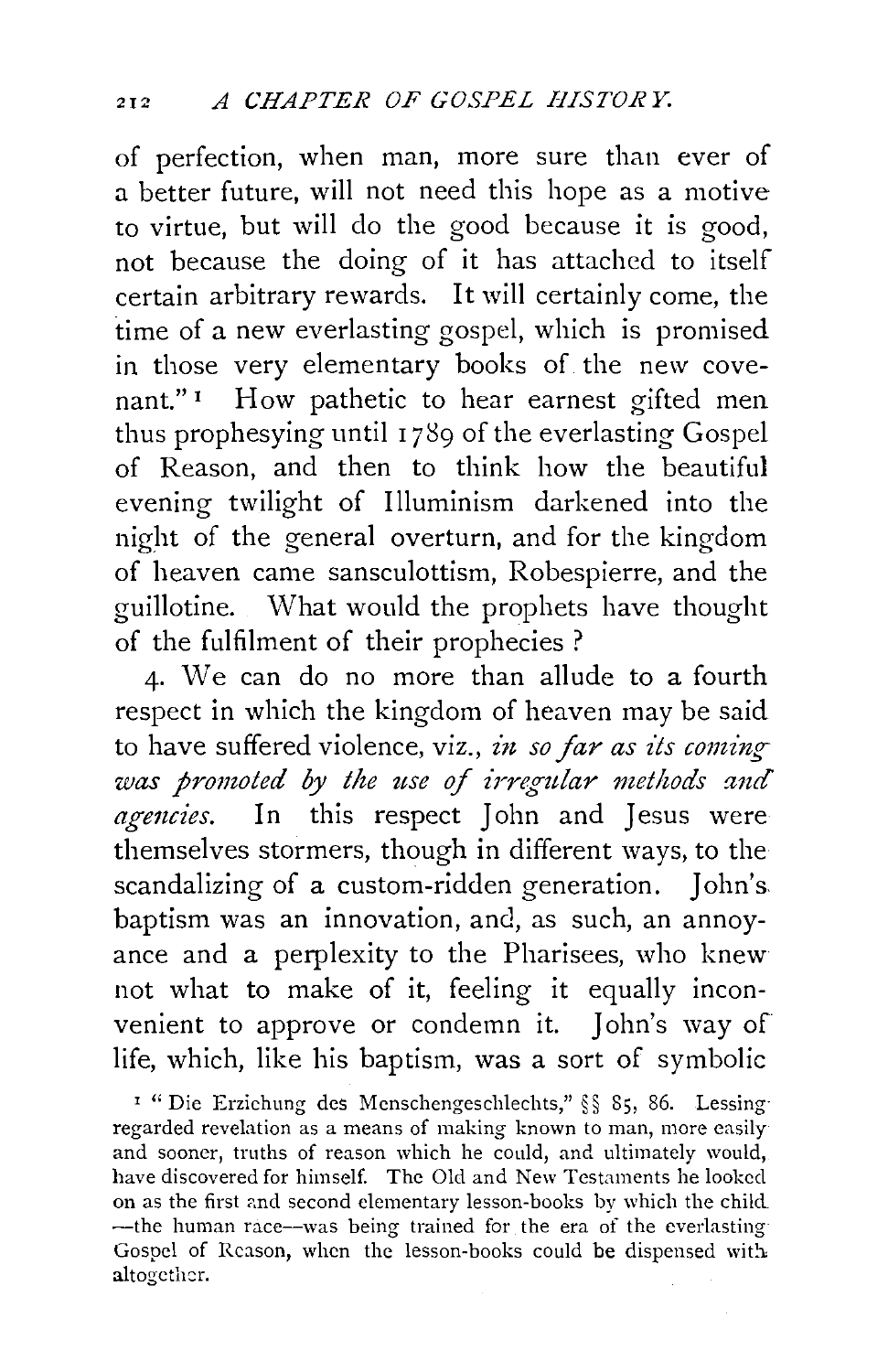preaching, reinforcing his spoken message, and press- $\lim_{x \to a}$  home its main lesson — repent :  $\lim_{x \to a} s$  way of life, we say, was also an innovation and an offence to men who wished all things to run in the groove of fixed established habitude. John came neither eating nor drinking, and they said, "He hath a devil." Iesus, too, was a daring innovator. His devil." Jesus, too, was a daring innovator. life of love was a grand sublime innovation ; his free, genial, sympathetic, social habit of associating with publicans and sinners, "eating and drinking" like other men, was another innovation. " The Son of man came eating and drinking, and they said, Behold a man gluttonous and a winebibber, a friend of publicans and sinners." The Galilean mission, in which the twelve disciples were employed as agents, was yet another innovation. Altogether, these two servants of the Most High, John and Jesus, so original in their character and way of life, endowed with such amazing moral energy, so utterly unconventional in their thought, speech, and manner of action, could not but be a distress to many contemporaries. We shall have something more to say on this in our next paper; mean time we note it simply as another respect in which the kingdom of heaven might well seem to suffer violence.

And now, let us make one or two reflections suggested by the saying we have been studying, concerning Him who uttered it.

(I) It is very evident that one who spoke thus had a very clear conception of the deep significance of the movement denoted by the phrase "the kingdom of heaven." Christ knew well that it was a revolution that was taking place, that a new world